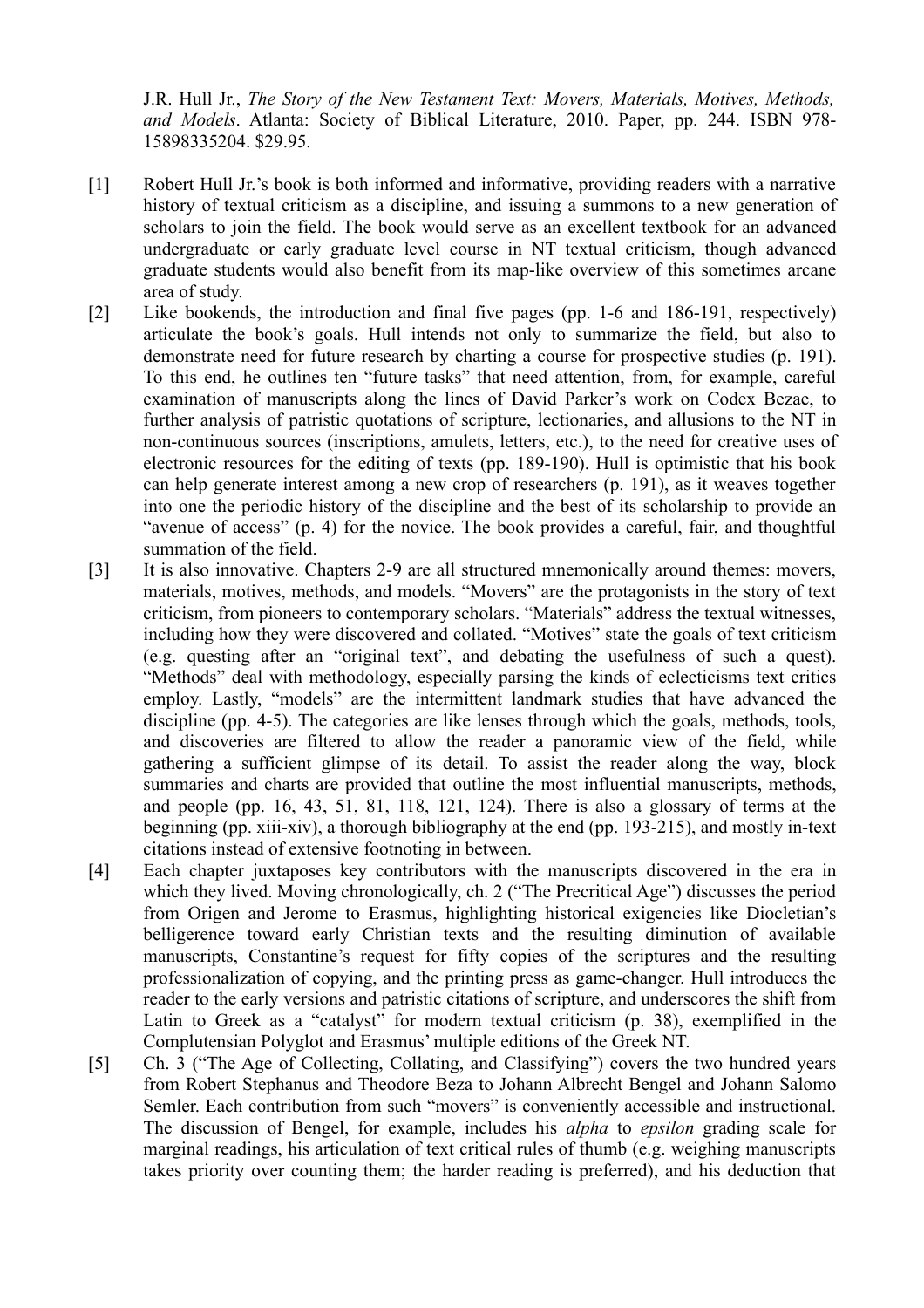witnesses can be grouped into "families" or "tribes" based on common traits (pp. 47-49, 64). The "most noteworthy manuscripts" discussed by Hull from this era include Alexandrinus, Vaticanus, Bezae, Claromontanus, and several other uncials, minuscules, and versions (pp. 52-59). Each is introduced, dated, and their contents summarized; and the prevailing methodology of this period is defined by Hull as the development of criteria for adjudicating between variant readings (p. 66).

- [6] Because the book maps the field chronologically, the reader is able to see how methodological developments are related to discoveries of new manuscripts. The usefulness of this approach is most clearly demonstrated in chs. 4-5 and 6-7. Hull summarizes the century from Griesbach to Wescott and Hort in chs. 4-5 ("The Age of Optimism" parts I and II) as the era when the Textus Receptus (TR) was finally "overthrown" (p. 95). Building on information gleaned from manuscripts known by the end of the preceding era (i.e. in ch. 3), key methodological advances are outlined, like, for example, Griesbach's "the shorter reading is preferred" (p. 73), Lachmann's interest in the earliest attainable text based on early witnesses and geographical spread (pp. 75-77), and Tischendorf's discovery of and preference for Sinaiticus in the text and apparatus of his eighth edition of the Greek NT as another early and more reliable witness than the TR. Pride of place is given to Wescott and Hort (pp. 82-85, 97-108), whose theory of a "neutral", "pre-Syrian" text-type—as manifested primarily in Vaticanus and Sinaiticus—based on internal evidence and date, and closely identified with the "original text" of the NT, marks the final blow to the dominance of the TR, and a transition to the modern period.
- [7] Ch. 6 discusses the results of new discoveries of papyri in the twentieth century. These have made the data set messier, and forced a reconsideration of the neatness of the Wescott and Hort model of NT textual history (see p. 109). For instance,  $P<sup>45</sup>$  seems to present an "intermediate" stage between the Alexandrian and Western textual groupings, and has opened the possibility for another textual family dubbed "Caesarean" (p. 114). Likewise, the text of  $P^{66}$ , and others, suggests that none of the major papyri manifest a "pure text" that can be seamlessly grouped  $(p. 116)$ .  $P^{75}$ , conversely, has vindicated one aspect of the Wescott and Hort reconstruction by "push[ing] the origin of a B-type text back into the second century" (p. 118). Hull's summary of this complicated interaction between model of textual history and manuscript discovery, and the chart he provides that summarizes the data (p. 118), are quite helpful.
- [8] The point of this discussion is to illustrate the data problem that now encumbers the field of text criticism. What once was a problem of dearth of available manuscripts has now become one of plenty; and the older models that parsed textual families by geography or elegantly simple reconstruction (pp. 109, 142) have needed rethinking, which is one reason why "... The Age of Doubt" is part of ch. 7's title. One way to meet the challenge has been through the use of quantitative analysis for classifying manuscripts, like that of Ernest Colwell, Gordon Fee (pp. 138-139), and the Alands (pp. 140-141). Another has been a shift in methodological preference for internal evidence when making decisions about variant readings—a more "eclectic" approach (pp. 144-146). Whether the latter is a solution, or merely a symptom of the data problem, remains to be seen, however. In any case, the overriding issue of what the purpose of text criticism is, namely, whether it is to deploy the right model or method to attain the "original text," still haunts sectors of the discipline.